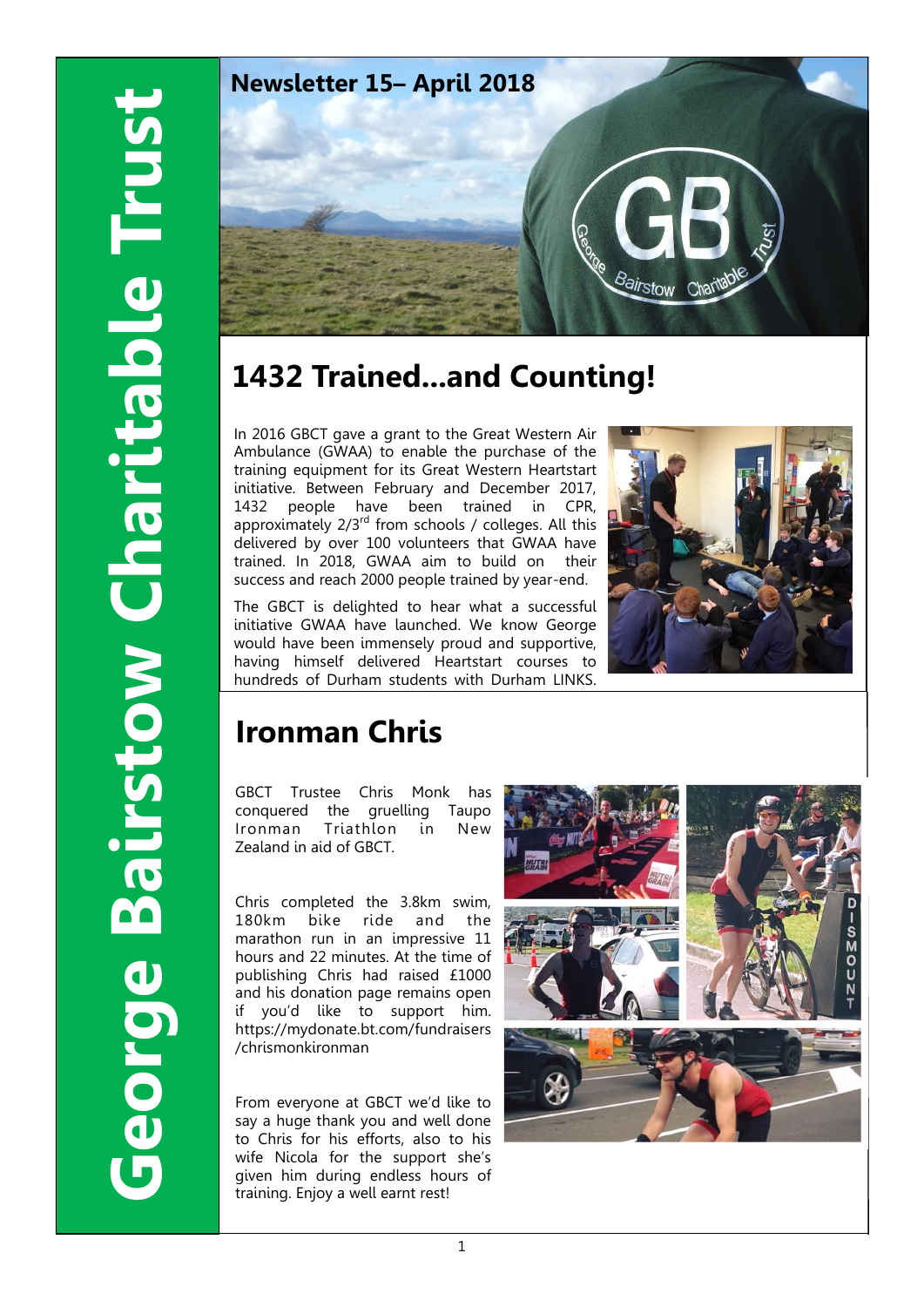### **Welcome**

March 2018 marked GBCT's fourth anniversary and yet another funding milestone, with the total of grants made by GBCT now totalling over £72,000.



It's wonderful to receive feedback from organisations

like the GWAA and hear about the wonderful work they are doing and the difference GBCT's support is making. It's true though that we could not achieve this without our supporters. I'd like to pay special thanks to Trustee Chris Monk, who has completed the Taupo Ironman in aid of GBCT, and his wife Nicola who has supported him training. This is a huge achievementour first GBCT Ironman! Well done Chris and thank you.

Maria, Chairman of Trustees

### **Updates from Grant Recipients**

In our last newsletter we announced grants to support **two new AEDS**. The first, in **Wintringham** (North Yorkshire) was commissioned in February, with the residents



organising first aid training to ensure familiarity with basic life support techniques and the new device. The AED is located on the Village Hall with a plaque acknowledging the funding from GBCT and other supporters. An 'opening' ceremony for the second AED in **Holyport** (Berkshire) is due to take place in May and GBCT Trustees hope to attend.

We have also received an update from the communities of **Foxholes and Butterwick** in North Yorkshire, following the grant they received towards two AEDs in 2017. Both AEDs have now been commissioned and the Parish Council arranged for training to be given to a number of local volunteers.

GBCT has now supported nine community access AEDs available to communities 24/7: seven in North Yorkshire, one in Berkshire and one in Englefield Green, Surrey. A question we commonly hear is **how does a community access AED work in practice**, such that the AED is kept secure whilst also being available for use by the public in an emergency?'. In the locations GBCT has supported, where there is no venue open 24/7, the AED is usually housed in a secure weatherproof cabinet on an external wall e.g. of a Village



Hall or indeed in a disused phone box, as in Brompton. The cabinet is then secured with a combination code lock and the information panel advises potential users to firstly call 999 for an ambulance. The ambulance service hold a database of AED locations and access codes, they will then provide the access code to the caller.

We have also received an update from the **Families United Network**, following the £1000 grant reported in our previous newsletter to support young people with additional needs or disabilities to learn new cookery skills. Each week the young people have been taking turns to devise a simple menu, go shopping for ingredients and prepare a meal for the group. This has proven a huge success and is one of the initiatives supporting the participants to transition to independent living. Participants have also been taking part in 'bake off' style competitions and have baked cakes for fundraising events.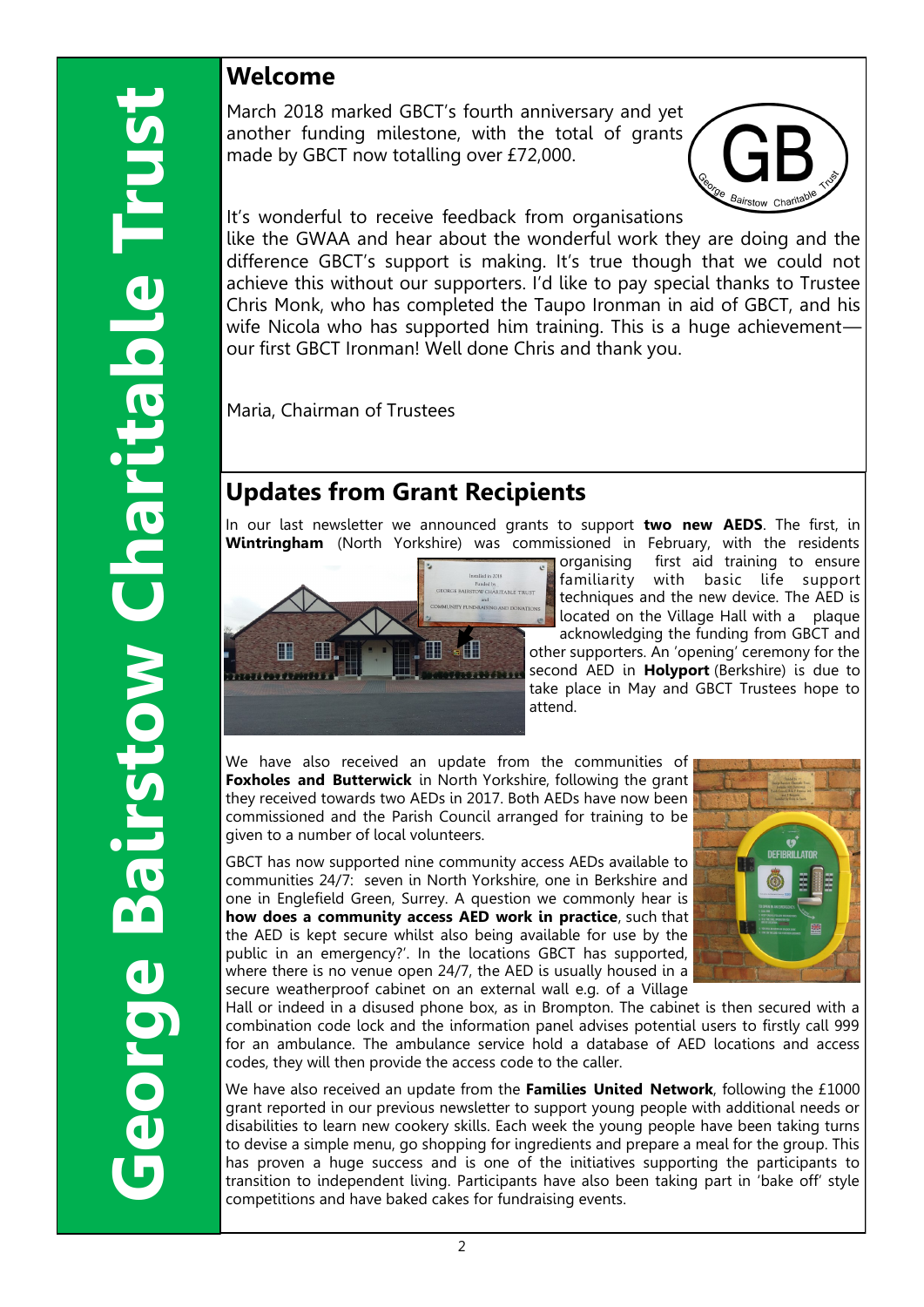### **Empowering communities to make a difference**

**Emergency Aid Skills Volunteering**

GBCT is supporting the **provision of emergency aid** to multiple communities and seriously ill people with a significant grant to the **Yorkshire Air Ambulance (YAA).** The GBCT's grant



of over £5500 will enable the YAA to purchase three heated patient rescue blankets for use on their two helicopters, which undertook 1414 rescue missions last year alone. The advanced technology in these reusable blankets provides an effective form of mobile hypothermia prevention in the pre-hospital emergency care environment. Advanced medical equipment is rarely cheap, but the Trustees are reassured by expert opinion from a paramedic friend of George's who has worked on

an air ambulance that the equipment represents good value for money and delivers notable patient benefit, given that air ambulance helicopters are inherently cool places and they usually attend the most critically ill patients.

Supporting both the **provision of emergency aid** and **development of skills among young people**, the GBCT is providing a grant of over £1000 to the **Church Lads and Girls Brigade** (CLCGB) towards the cost of an AED and a training AED. The CLCGB is The Anglican Church's own uniformed youth organisation which over a typical 12 month programme would enable participants to cover a range of activities including camps, youth leadership training weekends and the Duke of Edinburgh's Award (DoE). The AED will primarily be available to DoE leaders for improved emergency aid provision as part of a wider project to improve equipment provision e.g. GPS trackers, to support safe participation, but it will also be available at other CLCGB events. In considering the application, GBCT encouraged and offered grant support for the additional purchase of a training AED so that the young people will also be able to familiarise with an AED as part of their existing first aid skills training.

A GBCT grant supporting **the development of skills among young people** has been made to **Cambridge House,** which is a Southwark based charity that assists vulnerable adults and children in crisis. The grant of £1600 will support their 'Stand-up' programme, which is an intervention project for highly vulnerable 16-25 year olds who are at risk / are involved in criminality and / or gang activity. The programme aims to return them to employment, education or training via: 1:1 mentoring support; social cognitive skills sessions, to enable better management of emotions and behaviour in challenging situations; role model 'inspire' sessions led by previous participants; and sixteen specialist workshops. The workshops cover a wide range of topics, including: health and wellbeing; housing rights; sexual health; budgeting and money management; and employability skills. Since 2014 the organisation has worked with 40 young people and 78% are now in work, education or training, versus 17% at the beginning of the programme. GBCT's grant will support the sixteen specialist workshops in the current programme.

A GBCT grant of £1600 has been made to **Resources for Autism,** supporting both **the provision of skills and volunteering among young people.** Resources for Autism supports families who are struggling to care for a child with autism. They train and support volunteers to visit these families, to pass on knowledge of autism, coping strategies and communication techniques that will help the families look after their child. They will engage in activities designed to support the development of the individual with autism, improving communication and life skills and the time the volunteer visits the family also provides valuable respite to parents and siblings who are acting as carers. GBCT's grant will cover the cost of training fifteen young people to be volunteer supporters for families with an autistic child. The volunteers, who are typically students, provide three or more hours per week to the family they support. The training covers six core areas, including: autism awareness; first aid; safeguarding; play and communication; working with families; and active support. Resources for Autism supports the volunteers with expert staff and regular supervision, the volunteers also have access to a resource base for activities.